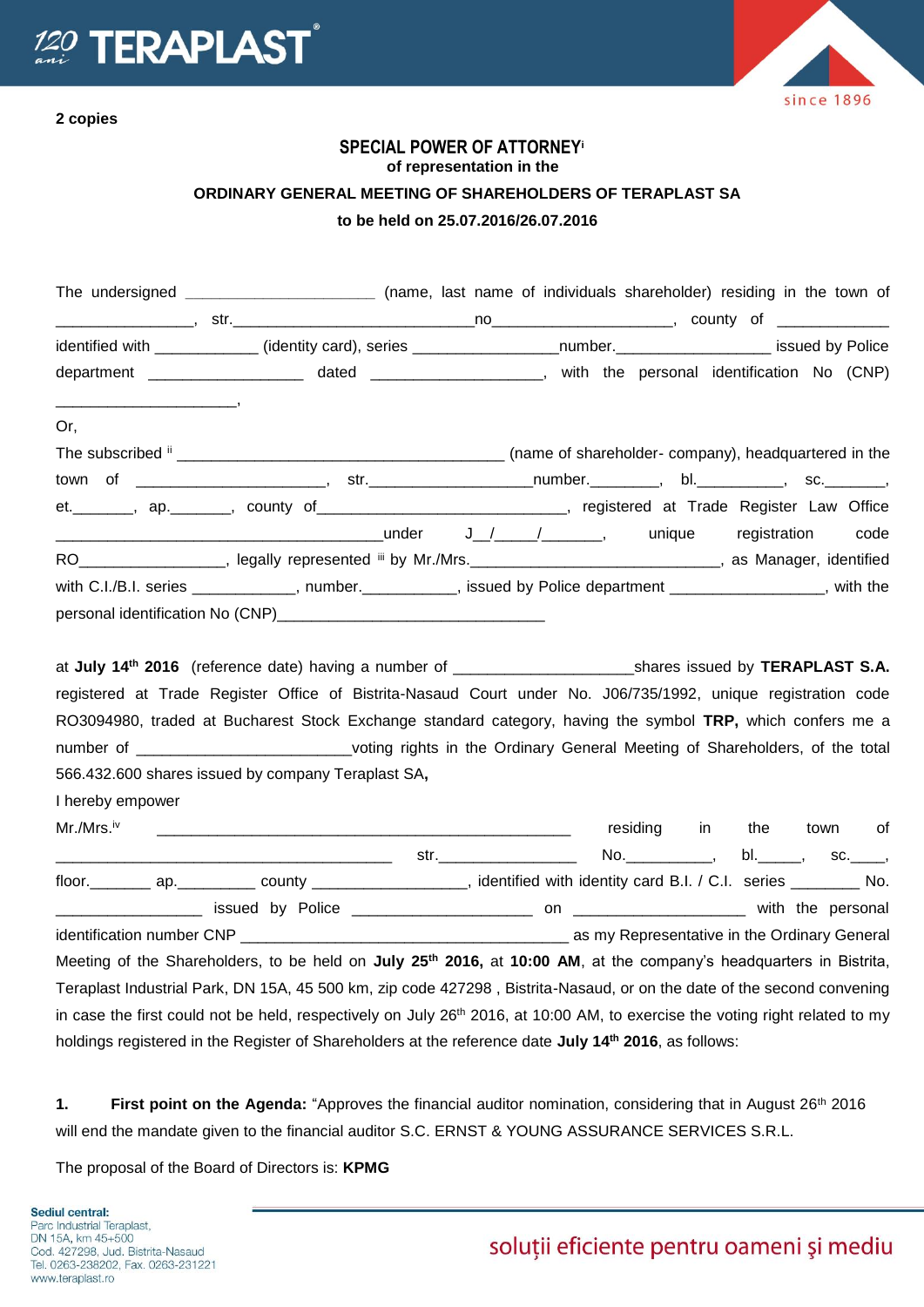| For | <b>Against</b> | Abstaining |
|-----|----------------|------------|
|     |                |            |
|     |                |            |

**2. Second point on the Agenda: "**Approves the internal auditor nomination, considering that in August 31th 2016 will end the mandate given to the internal auditor S.C. GENERAL CONSULTING MGI SRL".

The proposal of the Board of Directors is: **S.C. GENERAL CONSULTING MGI SRL**

| For | <b>Against</b> | Abstaining |
|-----|----------------|------------|
|     |                |            |

**3. Third point on the Agenda:** Approves the duration for the financial auditor and internal auditor contracts. The proposal of the Board of Directors is: **1 year.**

| For | <b>Against</b> | Abstaining |
|-----|----------------|------------|
|     |                |            |

**4. Fourth point on the Agenda:** Approves the remuneration for the financial auditor and internal auditor.

The proposal of the Board of Directors is: **59,000 for financial audit and 1,000 euro for internal audit.**

| For | <b>Against</b> | Abstaining |
|-----|----------------|------------|
|     |                |            |

**5. Fifth point on the Agenda: "**Empowering Mr. Alexandru Stanean acting as CEO, and Mrs. Orban Eniko-Edit acting as CFO of the Company, to negotiate and to sign, in the name and on behalf of the shareholders, the contract of financial and internal audit".

| For | <b>Against</b> | Abstaining |
|-----|----------------|------------|
|     |                |            |

**6. Sixth point on the Agenda:** "Establishing the **registration date** which serves to identify the shareholders who will be affected by the decisions adopted by the Ordinary General Meeting of Shareholders. The date proposed by the Board of Directors is **August 12th 2016***".*

| For | <b>Against</b> | Abstaining |
|-----|----------------|------------|
|     |                |            |

**7.** Seventh point on the Agenda: "Approval of the date August 11<sup>th</sup> 2016 as "ex-date", respectively the date previous to the registration date when the financial instruments, subject of the decision of the corporate bodies, are transacted without the rights resulting from such decision, pursuant to art. 2 letter f) of Regulation No. 6/2009 regarding the exercise of certain rights of the shareholders within the general assemblies of the trading companies, amended and completed by Regulation no. 13/2014 regarding the amendment and completion of certain regulations issued by the Security National Board (herein referred to as NSC Regulation No. 6/2009)."

| For | <b>Against</b> | Abstaining |
|-----|----------------|------------|
|     |                |            |
|     |                |            |

**8. Eighth point on the Agenda:** "Empowering the Chairman of the Board of Directors, Mr. Dorel Goia, to sign the OGMS decision, in the name and on behalf of the shareholders present at the meeting".